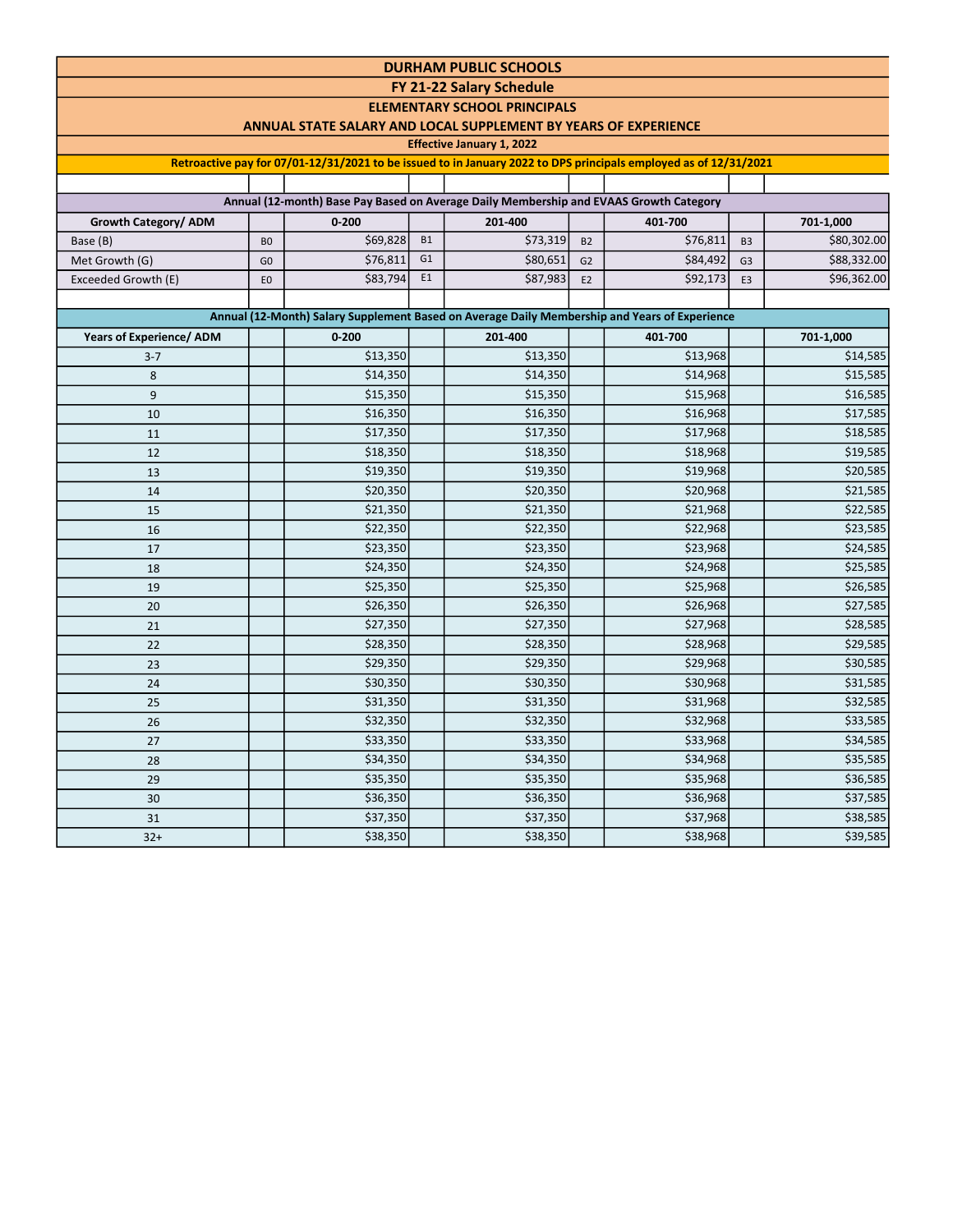| <b>DURHAM PUBLIC SCHOOLS</b>                                                                                                                                                     |                                                                                                                                        |                                                                                                                  |                |                                     |                |                          |                |            |  |  |  |  |  |
|----------------------------------------------------------------------------------------------------------------------------------------------------------------------------------|----------------------------------------------------------------------------------------------------------------------------------------|------------------------------------------------------------------------------------------------------------------|----------------|-------------------------------------|----------------|--------------------------|----------------|------------|--|--|--|--|--|
| <b>FY 21-22 Salary Schedule</b>                                                                                                                                                  |                                                                                                                                        |                                                                                                                  |                |                                     |                |                          |                |            |  |  |  |  |  |
|                                                                                                                                                                                  |                                                                                                                                        |                                                                                                                  |                | <b>ELEMENTARY SCHOOL PRINCIPALS</b> |                |                          |                |            |  |  |  |  |  |
|                                                                                                                                                                                  |                                                                                                                                        | <b>MONTHLY STATE SALARY AND LOCAL SUPPLEMENT BY YEARS OF EXPERIENCE</b>                                          |                |                                     |                |                          |                |            |  |  |  |  |  |
|                                                                                                                                                                                  |                                                                                                                                        |                                                                                                                  |                | <b>Effective January 1, 2022</b>    |                |                          |                |            |  |  |  |  |  |
|                                                                                                                                                                                  |                                                                                                                                        | Retroactive pay for 07/01-12/31/2021 to be issued to in January 2022 to DPS principals employed as of 12/31/2021 |                |                                     |                |                          |                |            |  |  |  |  |  |
|                                                                                                                                                                                  |                                                                                                                                        |                                                                                                                  |                |                                     |                |                          |                |            |  |  |  |  |  |
|                                                                                                                                                                                  | Annual (12-month) Base Pay Based on Average Daily Membership and EVAAS Growth Category<br>$0 - 200$<br>201-400<br>401-700<br>701-1,000 |                                                                                                                  |                |                                     |                |                          |                |            |  |  |  |  |  |
| Growth Category/ ADM                                                                                                                                                             |                                                                                                                                        |                                                                                                                  | <b>B1</b>      |                                     |                |                          |                |            |  |  |  |  |  |
| Base (B)                                                                                                                                                                         | B <sub>0</sub>                                                                                                                         | \$5,819.00                                                                                                       | G <sub>1</sub> | \$6,109.92                          | <b>B2</b>      | \$6,400.92               | B <sub>3</sub> | \$6,691.83 |  |  |  |  |  |
| Met Growth (G)                                                                                                                                                                   | G <sub>0</sub>                                                                                                                         | \$6,400.92                                                                                                       | E1             | \$6,720.92                          | G <sub>2</sub> | \$7,041.00               | G <sub>3</sub> | \$7,361.00 |  |  |  |  |  |
| Exceeded Growth (E)                                                                                                                                                              | E <sub>0</sub>                                                                                                                         | \$6,982.83                                                                                                       |                | \$7,331.92                          | E <sub>2</sub> | \$7,681.08               | E <sub>3</sub> | \$8,030.17 |  |  |  |  |  |
|                                                                                                                                                                                  |                                                                                                                                        |                                                                                                                  |                |                                     |                |                          |                |            |  |  |  |  |  |
| Annual (12-Month) Salary Supplement Based on Average Daily Membership and Years of Experience<br><b>Years of Experience/ ADM</b><br>$0 - 200$<br>201-400<br>401-700<br>701-1,000 |                                                                                                                                        |                                                                                                                  |                |                                     |                |                          |                |            |  |  |  |  |  |
| $3 - 7$                                                                                                                                                                          |                                                                                                                                        | \$1,112.50                                                                                                       |                | \$1,112.50                          |                |                          |                | \$1,215.42 |  |  |  |  |  |
| 8                                                                                                                                                                                |                                                                                                                                        | \$1,195.83                                                                                                       |                | \$1,195.83                          |                | \$1,164.00<br>\$1,247.33 |                | \$1,298.75 |  |  |  |  |  |
| 9                                                                                                                                                                                |                                                                                                                                        | \$1,279.17                                                                                                       |                | \$1,279.17                          |                | \$1,330.67               |                | \$1,382.08 |  |  |  |  |  |
| 10                                                                                                                                                                               |                                                                                                                                        | \$1,362.50                                                                                                       |                | \$1,362.50                          |                | \$1,414.00               |                | \$1,465.42 |  |  |  |  |  |
| 11                                                                                                                                                                               |                                                                                                                                        | \$1,445.83                                                                                                       |                | \$1,445.83                          |                | \$1,497.33               |                | \$1,548.75 |  |  |  |  |  |
| 12                                                                                                                                                                               |                                                                                                                                        | \$1,529.17                                                                                                       |                | \$1,529.17                          |                | \$1,580.67               |                | \$1,632.08 |  |  |  |  |  |
| 13                                                                                                                                                                               |                                                                                                                                        | \$1,612.50                                                                                                       |                | \$1,612.50                          |                | \$1,664.00               |                | \$1,715.42 |  |  |  |  |  |
| 14                                                                                                                                                                               |                                                                                                                                        | \$1,695.83                                                                                                       |                | \$1,695.83                          |                | \$1,747.33               |                | \$1,798.75 |  |  |  |  |  |
| 15                                                                                                                                                                               |                                                                                                                                        | \$1,779.17                                                                                                       |                | \$1,779.17                          |                | \$1,830.67               |                | \$1,882.08 |  |  |  |  |  |
| 16                                                                                                                                                                               |                                                                                                                                        | \$1,862.50                                                                                                       |                | \$1,862.50                          |                | \$1,914.00               |                | \$1,965.42 |  |  |  |  |  |
| 17                                                                                                                                                                               |                                                                                                                                        | \$1,945.83                                                                                                       |                | \$1,945.83                          |                | \$1,997.33               |                | \$2,048.75 |  |  |  |  |  |
| 18                                                                                                                                                                               |                                                                                                                                        | \$2,029.17                                                                                                       |                | \$2,029.17                          |                | \$2,080.67               |                | \$2,132.08 |  |  |  |  |  |
| 19                                                                                                                                                                               |                                                                                                                                        | \$2,112.50                                                                                                       |                | \$2,112.50                          |                | \$2,164.00               |                | \$2,215.42 |  |  |  |  |  |
| 20                                                                                                                                                                               |                                                                                                                                        | \$2,195.83                                                                                                       |                | \$2,195.83                          |                | \$2,247.33               |                | \$2,298.75 |  |  |  |  |  |
| 21                                                                                                                                                                               |                                                                                                                                        | \$2,279.17                                                                                                       |                | \$2,279.17                          |                | \$2,330.67               |                | \$2,382.08 |  |  |  |  |  |
| 22                                                                                                                                                                               |                                                                                                                                        | \$2,362.50                                                                                                       |                | \$2,362.50                          |                | \$2,414.00               |                | \$2,465.42 |  |  |  |  |  |
| 23                                                                                                                                                                               |                                                                                                                                        | \$2,445.83                                                                                                       |                | \$2,445.83                          |                | \$2,497.33               |                | \$2,548.75 |  |  |  |  |  |
| 24                                                                                                                                                                               |                                                                                                                                        | \$2,529.17                                                                                                       |                | \$2,529.17                          |                | \$2,580.67               |                | \$2,632.08 |  |  |  |  |  |
| 25                                                                                                                                                                               |                                                                                                                                        | \$2,612.50                                                                                                       |                | \$2,612.50                          |                | \$2,664.00               |                | \$2,715.42 |  |  |  |  |  |
| 26                                                                                                                                                                               |                                                                                                                                        | \$2,695.83                                                                                                       |                | \$2,695.83                          |                | \$2,747.33               |                | \$2,798.75 |  |  |  |  |  |
| 27                                                                                                                                                                               |                                                                                                                                        | \$2,779.17                                                                                                       |                | \$2,779.17                          |                | \$2,830.67               |                | \$2,882.08 |  |  |  |  |  |
| 28                                                                                                                                                                               |                                                                                                                                        | \$2,862.50                                                                                                       |                | \$2,862.50                          |                | \$2,914.00               |                | \$2,965.42 |  |  |  |  |  |
| 29                                                                                                                                                                               |                                                                                                                                        | \$2,945.83                                                                                                       |                | \$2,945.83                          |                | \$2,997.33               |                | \$3,048.75 |  |  |  |  |  |
| 30                                                                                                                                                                               |                                                                                                                                        | \$3,029.17                                                                                                       |                | \$3,029.17                          |                | \$3,080.67               |                | \$3,132.08 |  |  |  |  |  |
| 31                                                                                                                                                                               |                                                                                                                                        | \$3,112.50                                                                                                       |                | \$3,112.50                          |                | \$3,164.00               |                | \$3,215.42 |  |  |  |  |  |
| $32+$                                                                                                                                                                            |                                                                                                                                        | \$3,195.83                                                                                                       |                | \$3,195.83                          |                | \$3,247.33               |                | \$3,298.75 |  |  |  |  |  |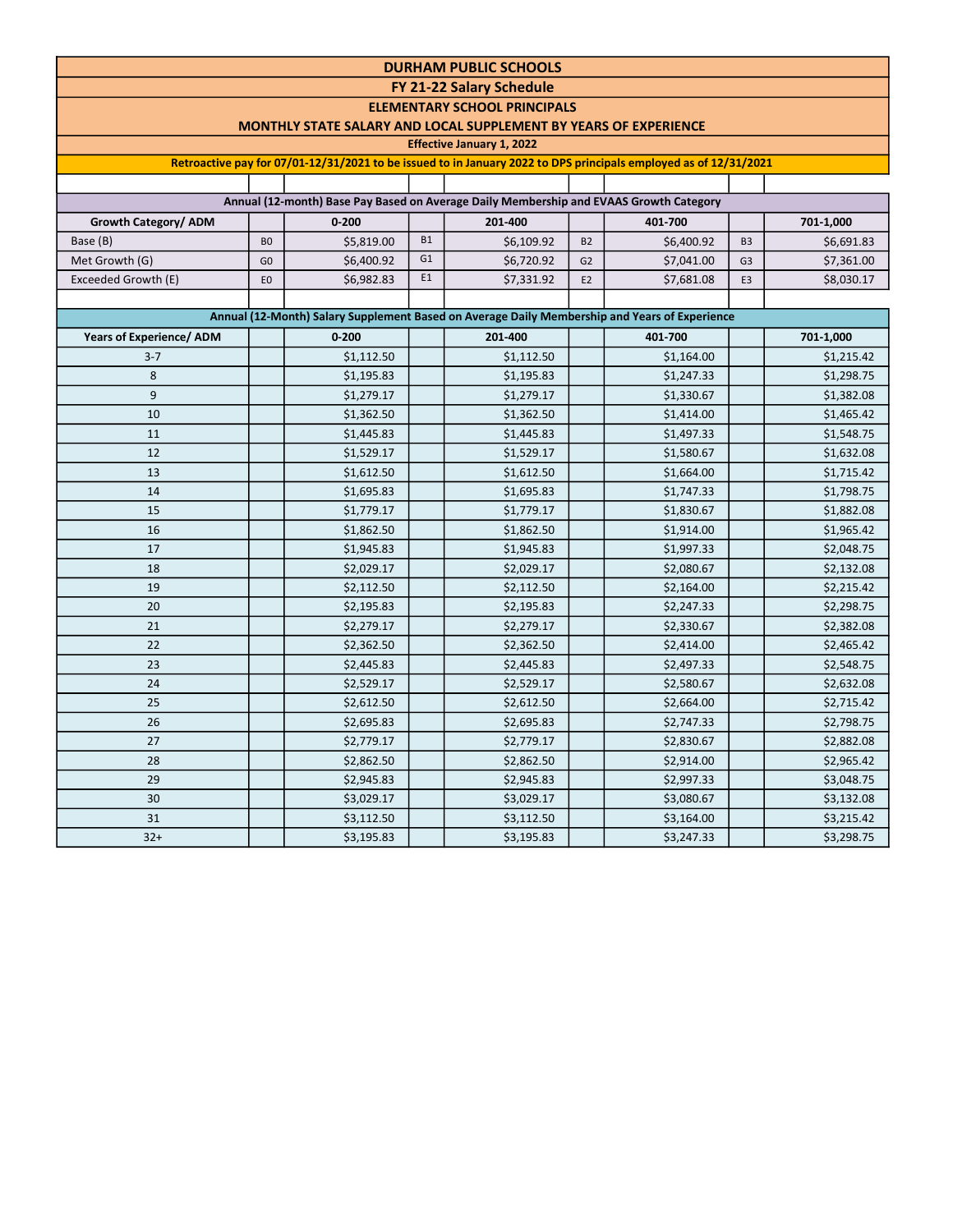| <b>DURHAM PUBLIC SCHOOLS</b>                                                                  |                                                                                                                  |             |                |                                                                        |                |             |                |             |                |              |  |  |
|-----------------------------------------------------------------------------------------------|------------------------------------------------------------------------------------------------------------------|-------------|----------------|------------------------------------------------------------------------|----------------|-------------|----------------|-------------|----------------|--------------|--|--|
| FY 21-22 Salary Schedule                                                                      |                                                                                                                  |             |                |                                                                        |                |             |                |             |                |              |  |  |
|                                                                                               |                                                                                                                  |             |                | <b>MIDDLE SCHOOL PRINCIPALS</b>                                        |                |             |                |             |                |              |  |  |
|                                                                                               |                                                                                                                  |             |                | <b>ANNUAL STATE SALARY AND LOCAL SUPPLEMENT BY YEARS OF EXPERIENCE</b> |                |             |                |             |                |              |  |  |
|                                                                                               |                                                                                                                  |             |                | <b>Effective January 1, 2022</b>                                       |                |             |                |             |                |              |  |  |
|                                                                                               | Retroactive pay for 07/01-12/31/2021 to be issued to in January 2022 to DPS principals employed as of 12/31/2021 |             |                |                                                                        |                |             |                |             |                |              |  |  |
|                                                                                               |                                                                                                                  |             |                |                                                                        |                |             |                |             |                |              |  |  |
| Annual (12-month) Base Pay Based on Average Daily Membership and EVAAS Growth Category        |                                                                                                                  |             |                |                                                                        |                |             |                |             |                |              |  |  |
| Growth Category/ ADM                                                                          |                                                                                                                  | $0 - 200$   |                | 201-400                                                                |                | 401-700     |                | 701-1,000   |                | 1,001-1,300  |  |  |
| Base (B)                                                                                      | B <sub>0</sub>                                                                                                   | \$69,828.00 | <b>B1</b>      | \$73,319.00                                                            | B <sub>2</sub> | \$76,811.00 | B <sub>3</sub> | \$80,302.00 | <b>B4</b>      | \$83,794.00  |  |  |
| Met Growth (G)                                                                                | G <sub>0</sub>                                                                                                   | \$76,811.00 | G <sub>1</sub> | \$80,651.00                                                            | G <sub>2</sub> | \$84,492.00 | G <sub>3</sub> | \$88,332.00 | G4             | \$92,173.00  |  |  |
| Exceeded Growth (E)                                                                           | E <sub>0</sub>                                                                                                   | \$83,794.00 | E <sub>1</sub> | \$87,983.00                                                            | E <sub>2</sub> | \$92,173.00 | E <sub>3</sub> | \$96,362.00 | E <sub>4</sub> | \$100,553.00 |  |  |
|                                                                                               |                                                                                                                  |             |                |                                                                        |                |             |                |             |                |              |  |  |
| Annual (12-Month) Salary Supplement Based on Average Daily Membership and Years of Experience |                                                                                                                  |             |                |                                                                        |                |             |                |             |                |              |  |  |
| <b>Years of Experience/ ADM</b>                                                               |                                                                                                                  | $0 - 200$   |                | 201-400                                                                |                | 401-700     |                | 701-1,000   |                | 1,001-1,300  |  |  |
| $3 - 7$                                                                                       |                                                                                                                  | \$16,688.00 |                | \$16,688.00                                                            |                | \$17,460.00 |                | \$21,628.00 |                | \$22,554.00  |  |  |
| 8                                                                                             |                                                                                                                  | \$17,938.00 |                | \$17,938.00                                                            |                | \$18,710.00 |                | \$22,878.00 |                | \$23,804.00  |  |  |
| 9                                                                                             |                                                                                                                  | \$19,188.00 |                | \$19,188.00                                                            |                | \$19,960.00 |                | \$24,128.00 |                | \$25,054.00  |  |  |
| 10                                                                                            |                                                                                                                  | \$20,438.00 |                | \$20,438.00                                                            |                | \$21,210.00 |                | \$25,378.00 |                | \$26,304.00  |  |  |
| 11                                                                                            |                                                                                                                  | \$21,688.00 |                | \$21,688.00                                                            |                | \$22,460.00 |                | \$26,628.00 |                | \$27,554.00  |  |  |
| 12                                                                                            |                                                                                                                  | \$22,938.00 |                | \$22,938.00                                                            |                | \$23,710.00 |                | \$27,878.00 |                | \$28,804.00  |  |  |
| 13                                                                                            |                                                                                                                  | \$24,188.00 |                | \$24,188.00                                                            |                | \$24,960.00 |                | \$29,128.00 |                | \$30,054.00  |  |  |
| 14                                                                                            |                                                                                                                  | \$25,438.00 |                | \$25,438.00                                                            |                | \$26,210.00 |                | \$30,378.00 |                | \$31,304.00  |  |  |
| 15                                                                                            |                                                                                                                  | \$26,688.00 |                | \$26,688.00                                                            |                | \$27,460.00 |                | \$31,628.00 |                | \$32,554.00  |  |  |
| 16                                                                                            |                                                                                                                  | \$27,938.00 |                | \$27,938.00                                                            |                | \$28,710.00 |                | \$32,878.00 |                | \$33,804.00  |  |  |
| 17                                                                                            |                                                                                                                  | \$29,188.00 |                | \$29,188.00                                                            |                | \$29,960.00 |                | \$34,128.00 |                | \$35,054.00  |  |  |
| 18                                                                                            |                                                                                                                  | \$30,438.00 |                | \$30,438.00                                                            |                | \$31,210.00 |                | \$35,378.00 |                | \$36,304.00  |  |  |
| 19                                                                                            |                                                                                                                  | \$31,688.00 |                | \$31,688.00                                                            |                | \$32,460.00 |                | \$36,628.00 |                | \$37,554.00  |  |  |
| 20                                                                                            |                                                                                                                  | \$32,938.00 |                | \$32,938.00                                                            |                | \$33,710.00 |                | \$37,878.00 |                | \$38,804.00  |  |  |
| 21                                                                                            |                                                                                                                  | \$34,188.00 |                | \$34,188.00                                                            |                | \$34,960.00 |                | \$39,128.00 |                | \$40,054.00  |  |  |
| 22                                                                                            |                                                                                                                  | \$35,438.00 |                | \$35,438.00                                                            |                | \$36,210.00 |                | \$40,378.00 |                | \$41,304.00  |  |  |
| 23                                                                                            |                                                                                                                  | \$36,688.00 |                | \$36,688.00                                                            |                | \$37,460.00 |                | \$41,628.00 |                | \$42,554.00  |  |  |
| 24                                                                                            |                                                                                                                  | \$37,938.00 |                | \$37,938.00                                                            |                | \$38,710.00 |                | \$42,878.00 |                | \$43,804.00  |  |  |
| 25                                                                                            |                                                                                                                  | \$39,188.00 |                | \$39,188.00                                                            |                | \$39,960.00 |                | \$44,128.00 |                | \$45,054.00  |  |  |
| 26                                                                                            |                                                                                                                  | \$40,438.00 |                | \$40,438.00                                                            |                | \$41,210.00 |                | \$45,378.00 |                | \$46,304.00  |  |  |
| 27                                                                                            |                                                                                                                  | \$41,688.00 |                | \$41,688.00                                                            |                | \$42,460.00 |                | \$46,628.00 |                | \$47,554.00  |  |  |
| 28                                                                                            |                                                                                                                  | \$42,938.00 |                | \$42,938.00                                                            |                | \$43,710.00 |                | \$47,878.00 |                | \$48,804.00  |  |  |
| 29                                                                                            |                                                                                                                  | \$44,188.00 |                | \$44,188.00                                                            |                | \$44,960.00 |                | \$49,128.00 |                | \$50,054.00  |  |  |
| 30                                                                                            |                                                                                                                  | \$45,438.00 |                | \$45,438.00                                                            |                | \$46,210.00 |                | \$50,378.00 |                | \$51,304.00  |  |  |
| 31                                                                                            |                                                                                                                  | \$46,688.00 |                | \$46,688.00                                                            |                | \$47,460.00 |                | \$51,628.00 |                | \$52,554.00  |  |  |
| $32+$                                                                                         |                                                                                                                  | \$47,938.00 |                | \$47,938.00                                                            |                | \$48,710.00 |                | \$52,878.00 |                | \$53,804.00  |  |  |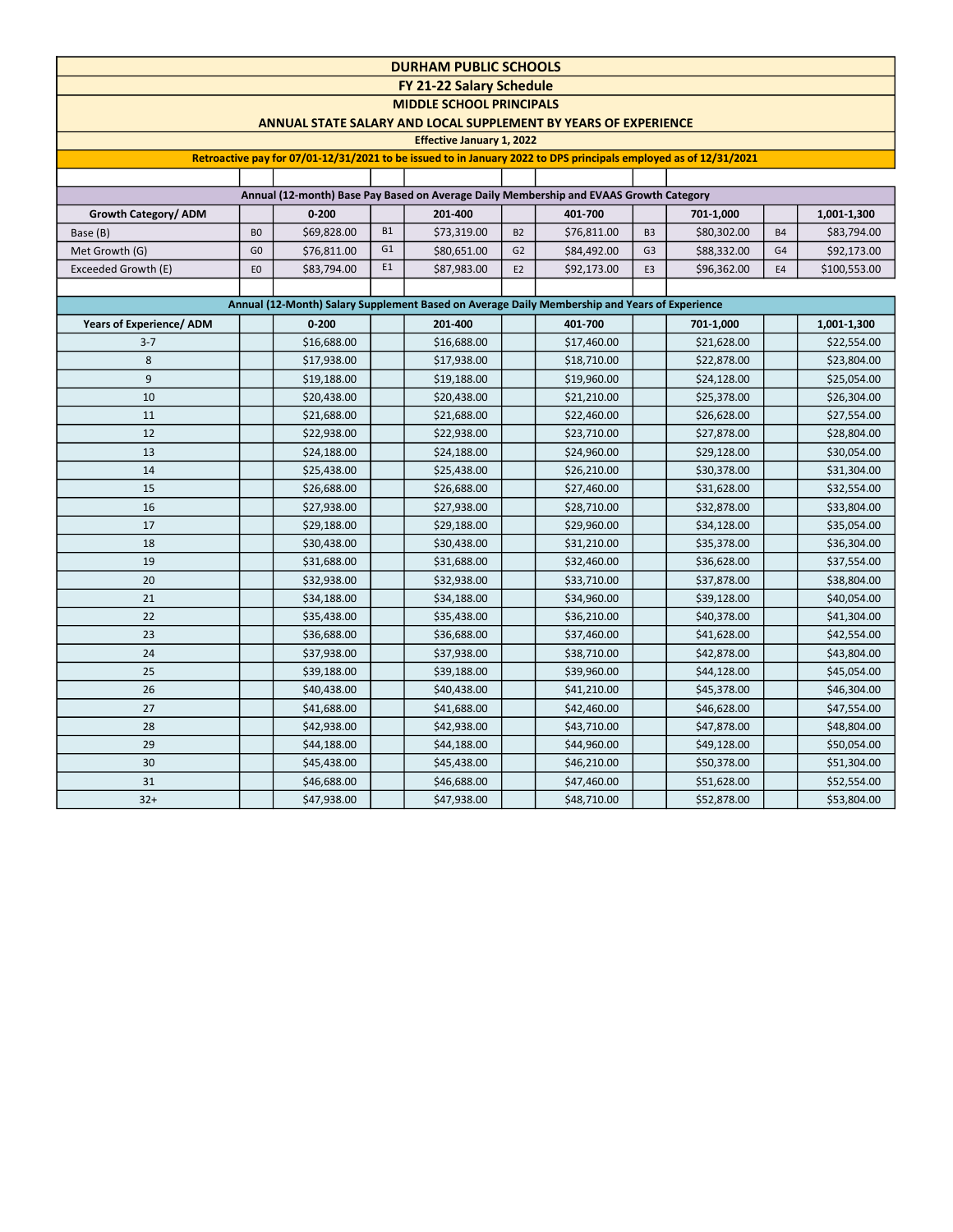| <b>DURHAM PUBLIC SCHOOLS</b>                                                                                     |                |                                                                         |           |                                  |                |                       |                |                         |                |                           |  |
|------------------------------------------------------------------------------------------------------------------|----------------|-------------------------------------------------------------------------|-----------|----------------------------------|----------------|-----------------------|----------------|-------------------------|----------------|---------------------------|--|
|                                                                                                                  |                |                                                                         |           | FY 21-22 Salary Schedule         |                |                       |                |                         |                |                           |  |
|                                                                                                                  |                |                                                                         |           | <b>MIDDLE SCHOOL PRINCIPALS</b>  |                |                       |                |                         |                |                           |  |
|                                                                                                                  |                | <b>MONTHLY STATE SALARY AND LOCAL SUPPLEMENT BY YEARS OF EXPERIENCE</b> |           |                                  |                |                       |                |                         |                |                           |  |
|                                                                                                                  |                |                                                                         |           | <b>Effective January 1, 2022</b> |                |                       |                |                         |                |                           |  |
| Retroactive pay for 07/01-12/31/2021 to be issued to in January 2022 to DPS principals employed as of 12/31/2021 |                |                                                                         |           |                                  |                |                       |                |                         |                |                           |  |
| Annual (12-month) Base Pay Based on Average Daily Membership and EVAAS Growth Category                           |                |                                                                         |           |                                  |                |                       |                |                         |                |                           |  |
|                                                                                                                  |                |                                                                         |           |                                  |                |                       |                |                         |                |                           |  |
| Growth Category/ ADM                                                                                             | B <sub>O</sub> | $0 - 200$<br>\$5,819.00                                                 | <b>B1</b> | 201-400<br>\$6,109.92            | <b>B2</b>      | 401-700<br>\$6,400.92 | B <sub>3</sub> | 701-1,000<br>\$6,691.83 | B <sub>3</sub> | 1,001-1,300<br>\$6,982.83 |  |
| Base (B)<br>Met Growth (G)                                                                                       | G <sub>0</sub> | \$6,400.92                                                              | G1        | \$6,720.92                       | G <sub>2</sub> | \$7,041.00            | G <sub>3</sub> | \$7,361.00              | G <sub>3</sub> | \$7,681.08                |  |
| Exceeded Growth (E)                                                                                              | E <sub>O</sub> | \$6,982.83                                                              | E1        | \$7,331.92                       | E <sub>2</sub> | \$7,681.08            | E <sub>3</sub> | \$8,030.17              | E <sub>3</sub> | \$8,379.42                |  |
|                                                                                                                  |                |                                                                         |           |                                  |                |                       |                |                         |                |                           |  |
| Annual (12-Month) Salary Supplement Based on Average Daily Membership and Years of Experience                    |                |                                                                         |           |                                  |                |                       |                |                         |                |                           |  |
| <b>Years of Experience/ ADM</b>                                                                                  |                | $0 - 200$                                                               |           | 201-400                          |                | 401-700               |                | 701-1,000               |                | 1,001-1,300               |  |
| $3 - 7$                                                                                                          |                | \$1,390.67                                                              |           | \$1,390.67                       |                | \$1,455.00            |                | \$1,802.33              |                | \$1,879.50                |  |
| 8                                                                                                                |                | \$1,494.83                                                              |           | \$1,494.83                       |                | \$1,559.17            |                | \$1,906.50              |                | \$1,983.67                |  |
| 9                                                                                                                |                | \$1,599.00                                                              |           | \$1,599.00                       |                | \$1,663.33            |                | \$2,010.67              |                | \$2,087.83                |  |
| 10                                                                                                               |                | \$1,703.17                                                              |           | \$1,703.17                       |                | \$1,767.50            |                | \$2,114.83              |                | \$2,192.00                |  |
| 11                                                                                                               |                | \$1,807.33                                                              |           | \$1,807.33                       |                | \$1,871.67            |                | \$2,219.00              |                | \$2,296.17                |  |
| 12                                                                                                               |                | \$1,911.50                                                              |           | \$1,911.50                       |                | \$1,975.83            |                | \$2,323.17              |                | \$2,400.33                |  |
| 13                                                                                                               |                | \$2,015.67                                                              |           | \$2,015.67                       |                | \$2,080.00            |                | \$2,427.33              |                | \$2,504.50                |  |
| 14                                                                                                               |                | \$2,119.83                                                              |           | \$2,119.83                       |                | \$2,184.17            |                | \$2,531.50              |                | \$2,608.67                |  |
| 15                                                                                                               |                | \$2,224.00                                                              |           | \$2,224.00                       |                | \$2,288.33            |                | \$2,635.67              |                | \$2,712.83                |  |
| 16                                                                                                               |                | \$2,328.17                                                              |           | \$2,328.17                       |                | \$2,392.50            |                | \$2,739.83              |                | \$2,817.00                |  |
| 17                                                                                                               |                | \$2,432.33                                                              |           | \$2,432.33                       |                | \$2,496.67            |                | \$2,844.00              |                | \$2,921.17                |  |
| 18                                                                                                               |                | \$2,536.50                                                              |           | \$2,536.50                       |                | \$2,600.83            |                | \$2,948.17              |                | \$3,025.33                |  |
| 19                                                                                                               |                | \$2,640.67                                                              |           | \$2,640.67                       |                | \$2,705.00            |                | \$3,052.33              |                | \$3,129.50                |  |
| 20                                                                                                               |                | \$2,744.83                                                              |           | \$2,744.83                       |                | \$2,809.17            |                | \$3,156.50              |                | \$3,233.67                |  |
| 21                                                                                                               |                | \$2,849.00                                                              |           | \$2,849.00                       |                | \$2,913.33            |                | \$3,260.67              |                | \$3,337.83                |  |
| 22                                                                                                               |                | \$2,953.17                                                              |           | \$2,953.17                       |                | \$3,017.50            |                | \$3,364.83              |                | \$3,442.00                |  |
| 23                                                                                                               |                | \$3,057.33                                                              |           | \$3,057.33                       |                | \$3,121.67            |                | \$3,469.00              |                | \$3,546.17                |  |
| 24                                                                                                               |                | \$3,161.50                                                              |           | \$3,161.50                       |                | \$3,225.83            |                | \$3,573.17              |                | \$3,650.33                |  |
| 25                                                                                                               |                | \$3,265.67                                                              |           | \$3,265.67                       |                | \$3,330.00            |                | \$3,677.33              |                | \$3,754.50                |  |
| 26                                                                                                               |                | \$3,369.83                                                              |           | \$3,369.83                       |                | \$3,434.17            |                | \$3,781.50              |                | \$3,858.67                |  |
| 27                                                                                                               |                | \$3,474.00                                                              |           | \$3,474.00                       |                | \$3,538.33            |                | \$3,885.67              |                | \$3,962.83                |  |
| 28                                                                                                               |                | \$3,578.17                                                              |           | \$3,578.17                       |                | \$3,642.50            |                | \$3,989.83              |                | \$4,067.00                |  |
| 29                                                                                                               |                | \$3,682.33                                                              |           | \$3,682.33                       |                | \$3,746.67            |                | \$4,094.00              |                | \$4,171.17                |  |
| 30                                                                                                               |                | \$3,786.50                                                              |           | \$3,786.50                       |                | \$3,850.83            |                | \$4,198.17              |                | \$4,275.33                |  |
| 31                                                                                                               |                | \$3,890.67                                                              |           | \$3,890.67                       |                | \$3,955.00            |                | \$4,302.33              |                | \$4,379.50                |  |
| $32+$                                                                                                            |                | \$3,994.83                                                              |           | \$3,994.83                       |                | \$4,059.17            |                | \$4,406.50              |                | \$4,483.67                |  |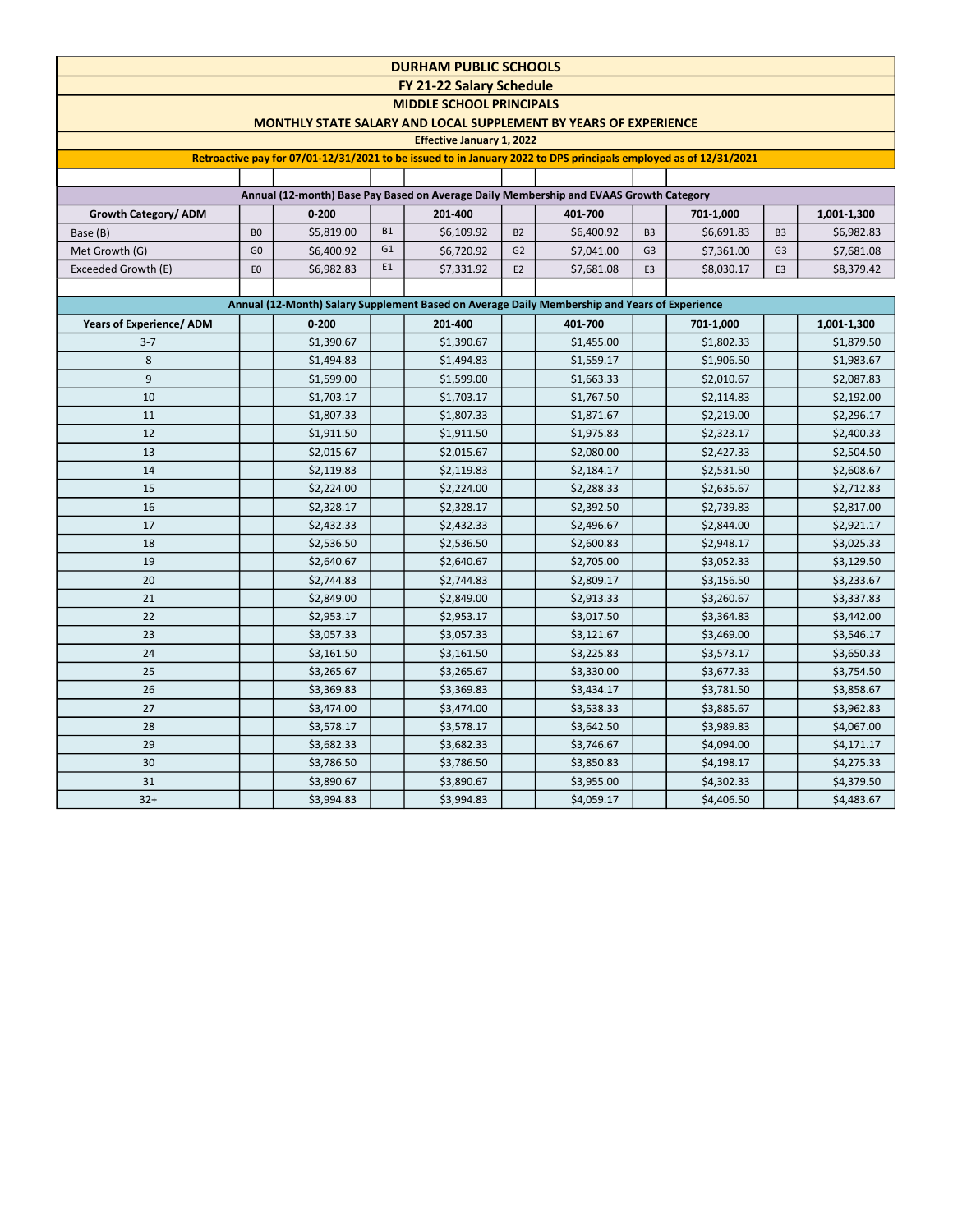| <b>DURHAM PUBLIC SCHOOLS</b>                                                                                     |                                                                                               |             |                |             |                |             |                |             |                |              |  |  |  |
|------------------------------------------------------------------------------------------------------------------|-----------------------------------------------------------------------------------------------|-------------|----------------|-------------|----------------|-------------|----------------|-------------|----------------|--------------|--|--|--|
| FY 21-22 Salary Schedule                                                                                         |                                                                                               |             |                |             |                |             |                |             |                |              |  |  |  |
| <b>SPECIALITY HIGH SCHOOL PRINCIPALS</b><br>MONTHLY STATE SALARY AND LOCAL SUPPLEMENT BY YEARS OF EXPERIENCE     |                                                                                               |             |                |             |                |             |                |             |                |              |  |  |  |
| <b>Effective January 1, 2022</b>                                                                                 |                                                                                               |             |                |             |                |             |                |             |                |              |  |  |  |
| Includes: CMS, Early College, Lakeview, PLC, Middle College, Hillside New Tech, and the Hospital School          |                                                                                               |             |                |             |                |             |                |             |                |              |  |  |  |
| Retroactive pay for 07/01-12/31/2021 to be issued to in January 2022 to DPS principals employed as of 12/31/2021 |                                                                                               |             |                |             |                |             |                |             |                |              |  |  |  |
|                                                                                                                  |                                                                                               |             |                |             |                |             |                |             |                |              |  |  |  |
| Annual (12-month) Base Pay Based on Average Daily Membership and EVAAS Growth Category                           |                                                                                               |             |                |             |                |             |                |             |                |              |  |  |  |
| Growth Category/ADM                                                                                              |                                                                                               | $0 - 200$   |                | 201-400     |                | 401-700     |                | 701-1,000   |                | 1,001-1,300  |  |  |  |
| Base (B)                                                                                                         | B <sub>0</sub>                                                                                | \$69,828.00 | <b>B1</b>      | \$73,319.00 | <b>B2</b>      | \$76,811.00 | B <sub>3</sub> | \$80,302.00 | <b>B4</b>      | \$83,794.00  |  |  |  |
| Met Growth (G)                                                                                                   | G <sub>0</sub>                                                                                | \$76,811.00 | G <sub>1</sub> | \$80,651.00 | G <sub>2</sub> | \$84,492.00 | G <sub>3</sub> | \$88,332.00 | G <sub>4</sub> | \$92,173.00  |  |  |  |
| Exceeded Growth (E)                                                                                              | E <sub>0</sub>                                                                                | \$83,794.00 | E1             | \$87,983.00 | E <sub>2</sub> | \$92,173.00 | E3             | \$96,362.00 | E <sub>4</sub> | \$100,553.00 |  |  |  |
|                                                                                                                  |                                                                                               |             |                |             |                |             |                |             |                |              |  |  |  |
|                                                                                                                  | Annual (12-Month) Salary Supplement Based on Average Daily Membership and Years of Experience |             |                |             |                |             |                |             |                |              |  |  |  |
| <b>Years of Experience/ ADM</b>                                                                                  |                                                                                               | $0 - 200$   |                | 201-400     |                | 401-700     |                | 701-1,000   |                | 1,001-1,300  |  |  |  |
| $3 - 7$                                                                                                          |                                                                                               | \$16,688.00 |                | \$16,688.00 |                | \$17,460.00 |                | \$21,628.00 |                | \$22,554.00  |  |  |  |
| 8                                                                                                                |                                                                                               | \$17,938.00 |                | \$17,938.00 |                | \$18,710.00 |                | \$22,878.00 |                | \$23,804.00  |  |  |  |
| $\overline{9}$                                                                                                   |                                                                                               | \$19,188.00 |                | \$19,188.00 |                | \$19,960.00 |                | \$24,128.00 |                | \$25,054.00  |  |  |  |
| 10                                                                                                               |                                                                                               | \$20,438.00 |                | \$20,438.00 |                | \$21,210.00 |                | \$25,378.00 |                | \$26,304.00  |  |  |  |
| 11                                                                                                               |                                                                                               | \$21,688.00 |                | \$21,688.00 |                | \$22,460.00 |                | \$26,628.00 |                | \$27,554.00  |  |  |  |
| 12                                                                                                               |                                                                                               | \$22,938.00 |                | \$22,938.00 |                | \$23,710.00 |                | \$27,878.00 |                | \$28,804.00  |  |  |  |
| 13                                                                                                               |                                                                                               | \$24,188.00 |                | \$24,188.00 |                | \$24,960.00 |                | \$29,128.00 |                | \$30,054.00  |  |  |  |
| 14                                                                                                               |                                                                                               | \$25,438.00 |                | \$25,438.00 |                | \$26,210.00 |                | \$30,378.00 |                | \$31,304.00  |  |  |  |
| 15                                                                                                               |                                                                                               | \$26,688.00 |                | \$26,688.00 |                | \$27,460.00 |                | \$31,628.00 |                | \$32,554.00  |  |  |  |
| 16                                                                                                               |                                                                                               | \$27,938.00 |                | \$27,938.00 |                | \$28,710.00 |                | \$32,878.00 |                | \$33,804.00  |  |  |  |
| 17                                                                                                               |                                                                                               | \$29,188.00 |                | \$29,188.00 |                | \$29,960.00 |                | \$34,128.00 |                | \$35,054.00  |  |  |  |
| 18                                                                                                               |                                                                                               | \$30,438.00 |                | \$30,438.00 |                | \$31,210.00 |                | \$35,378.00 |                | \$36,304.00  |  |  |  |
| 19                                                                                                               |                                                                                               | \$31,688.00 |                | \$31,688.00 |                | \$32,460.00 |                | \$36,628.00 |                | \$37,554.00  |  |  |  |
| 20                                                                                                               |                                                                                               | \$32,938.00 |                | \$32,938.00 |                | \$33,710.00 |                | \$37,878.00 |                | \$38,804.00  |  |  |  |
| 21                                                                                                               |                                                                                               | \$34,188.00 |                | \$34,188.00 |                | \$34,960.00 |                | \$39,128.00 |                | \$40,054.00  |  |  |  |
| 22                                                                                                               |                                                                                               | \$35,438.00 |                | \$35,438.00 |                | \$36,210.00 |                | \$40,378.00 |                | \$41,304.00  |  |  |  |
| 23                                                                                                               |                                                                                               | \$36,688.00 |                | \$36,688.00 |                | \$37,460.00 |                | \$41,628.00 |                | \$42,554.00  |  |  |  |
| 24                                                                                                               |                                                                                               | \$37,938.00 |                | \$37,938.00 |                | \$38,710.00 |                | \$42,878.00 |                | \$43,804.00  |  |  |  |
| 25                                                                                                               |                                                                                               | \$39,188.00 |                | \$39,188.00 |                | \$39,960.00 |                | \$44,128.00 |                | \$45,054.00  |  |  |  |
| 26                                                                                                               |                                                                                               | \$40,438.00 |                | \$40,438.00 |                | \$41,210.00 |                | \$45,378.00 |                | \$46,304.00  |  |  |  |
| 27                                                                                                               |                                                                                               | \$41,688.00 |                | \$41,688.00 |                | \$42,460.00 |                | \$46,628.00 |                | \$47,554.00  |  |  |  |
| 28                                                                                                               |                                                                                               | \$42,938.00 |                | \$42,938.00 |                | \$43,710.00 |                | \$47,878.00 |                | \$48,804.00  |  |  |  |
| 29                                                                                                               |                                                                                               | \$44,188.00 |                | \$44,188.00 |                | \$44,960.00 |                | \$49,128.00 |                | \$50,054.00  |  |  |  |
| 30                                                                                                               |                                                                                               | \$45,438.00 |                | \$45,438.00 |                | \$46,210.00 |                | \$50,378.00 |                | \$51,304.00  |  |  |  |
| 31                                                                                                               |                                                                                               | \$46,688.00 |                | \$46,688.00 |                | \$47,460.00 |                | \$51,628.00 |                | \$52,554.00  |  |  |  |
| $32+$                                                                                                            |                                                                                               | \$47,938.00 |                | \$47,938.00 |                | \$48,710.00 |                | \$52,878.00 |                | \$53,804.00  |  |  |  |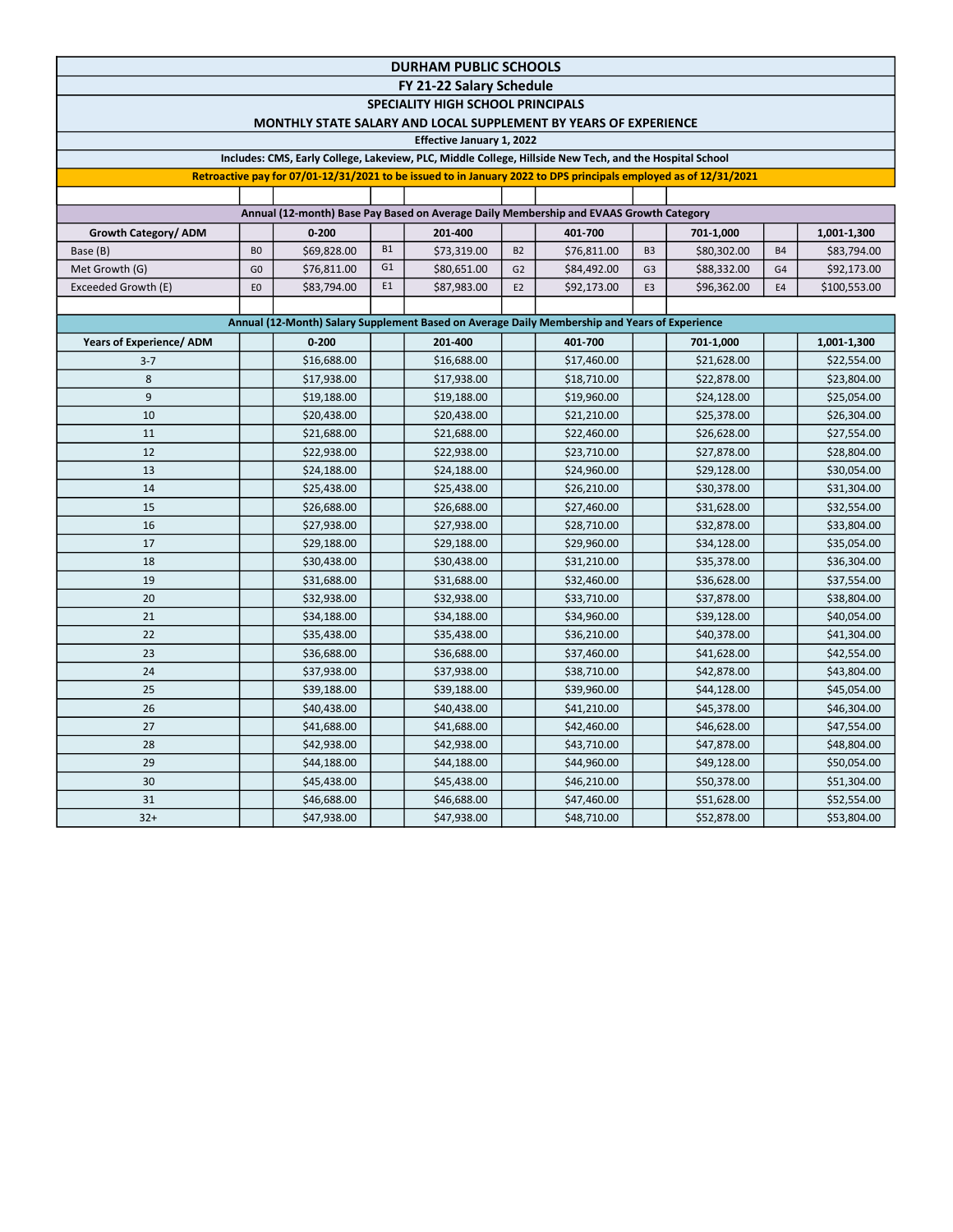| <b>DURHAM PUBLIC SCHOOLS</b>                                                                                        |                |            |                |                                                                                               |                |            |                |            |                |             |  |  |
|---------------------------------------------------------------------------------------------------------------------|----------------|------------|----------------|-----------------------------------------------------------------------------------------------|----------------|------------|----------------|------------|----------------|-------------|--|--|
| FY 21-22 Salary Schedule                                                                                            |                |            |                |                                                                                               |                |            |                |            |                |             |  |  |
| <b>SPECIALITY HIGH SCHOOL PRINCIPALS</b><br><b>MONTHLY STATE SALARY AND LOCAL SUPPLEMENT BY YEARS OF EXPERIENCE</b> |                |            |                |                                                                                               |                |            |                |            |                |             |  |  |
| Effective January 1, 2022                                                                                           |                |            |                |                                                                                               |                |            |                |            |                |             |  |  |
| Includes: CMS, Early College, Lakeview, PLC, Middle College, Hillside New Tech, and the Hospital School             |                |            |                |                                                                                               |                |            |                |            |                |             |  |  |
| Retroactive pay for 07/01-12/31/2021 to be issued to in January 2022 to DPS principals employed as of 12/31/2021    |                |            |                |                                                                                               |                |            |                |            |                |             |  |  |
|                                                                                                                     |                |            |                |                                                                                               |                |            |                |            |                |             |  |  |
| Annual (12-month) Base Pay Based on Average Daily Membership and EVAAS Growth Category                              |                |            |                |                                                                                               |                |            |                |            |                |             |  |  |
| Growth Category/ ADM                                                                                                |                | $0 - 200$  |                | 201-400                                                                                       |                | 401-700    |                | 701-1,000  |                | 1,001-1,300 |  |  |
| Base (B)                                                                                                            | B <sub>0</sub> | \$5,819.00 | <b>B1</b>      | \$6,109.92                                                                                    | <b>B2</b>      | \$6,400.92 | B <sub>3</sub> | \$6,691.83 | <b>B4</b>      | \$6,982.83  |  |  |
| Met Growth (G)                                                                                                      | G <sub>0</sub> | \$6,400.92 | G <sub>1</sub> | \$6,720.92                                                                                    | G <sub>2</sub> | \$7,041.00 | G <sub>3</sub> | \$7,361.00 | G <sub>4</sub> | \$7,681.08  |  |  |
| Exceeded Growth (E)                                                                                                 | E <sub>0</sub> | \$6,982.83 | E1             | \$7,331.92                                                                                    | E <sub>2</sub> | \$7,681.08 | E3             | \$8,030.17 | E4             | \$8,379.42  |  |  |
|                                                                                                                     |                |            |                |                                                                                               |                |            |                |            |                |             |  |  |
|                                                                                                                     |                |            |                | Annual (12-Month) Salary Supplement Based on Average Daily Membership and Years of Experience |                |            |                |            |                |             |  |  |
| Years of Experience/ ADM                                                                                            |                | $0 - 200$  |                | 201-400                                                                                       |                | 401-700    |                | 701-1,000  |                | 1,001-1,300 |  |  |
| $3 - 7$                                                                                                             |                | \$1,390.67 |                | \$1,390.67                                                                                    |                | \$1,455.00 |                | \$1,802.33 |                | \$1,879.50  |  |  |
| 8                                                                                                                   |                | \$1,494.83 |                | \$1,494.83                                                                                    |                | \$1,559.17 |                | \$1,906.50 |                | \$1,983.67  |  |  |
| 9                                                                                                                   |                | \$1,599.00 |                | \$1,599.00                                                                                    |                | \$1,663.33 |                | \$2,010.67 |                | \$2,087.83  |  |  |
| 10                                                                                                                  |                | \$1,703.17 |                | \$1,703.17                                                                                    |                | \$1,767.50 |                | \$2,114.83 |                | \$2,192.00  |  |  |
| 11                                                                                                                  |                | \$1,807.33 |                | \$1,807.33                                                                                    |                | \$1,871.67 |                | \$2,219.00 |                | \$2,296.17  |  |  |
| 12                                                                                                                  |                | \$1,911.50 |                | \$1,911.50                                                                                    |                | \$1,975.83 |                | \$2,323.17 |                | \$2,400.33  |  |  |
| 13                                                                                                                  |                | \$2,015.67 |                | \$2,015.67                                                                                    |                | \$2,080.00 |                | \$2,427.33 |                | \$2,504.50  |  |  |
| 14                                                                                                                  |                | \$2,119.83 |                | \$2,119.83                                                                                    |                | \$2,184.17 |                | \$2,531.50 |                | \$2,608.67  |  |  |
| 15                                                                                                                  |                | \$2,224.00 |                | \$2,224.00                                                                                    |                | \$2,288.33 |                | \$2,635.67 |                | \$2,712.83  |  |  |
| 16                                                                                                                  |                | \$2,328.17 |                | \$2,328.17                                                                                    |                | \$2,392.50 |                | \$2,739.83 |                | \$2,817.00  |  |  |
| 17                                                                                                                  |                | \$2,432.33 |                | \$2,432.33                                                                                    |                | \$2,496.67 |                | \$2,844.00 |                | \$2,921.17  |  |  |
| 18                                                                                                                  |                | \$2,536.50 |                | \$2,536.50                                                                                    |                | \$2,600.83 |                | \$2,948.17 |                | \$3,025.33  |  |  |
| 19                                                                                                                  |                | \$2,640.67 |                | \$2,640.67                                                                                    |                | \$2,705.00 |                | \$3,052.33 |                | \$3,129.50  |  |  |
| 20                                                                                                                  |                | \$2,744.83 |                | \$2,744.83                                                                                    |                | \$2,809.17 |                | \$3,156.50 |                | \$3,233.67  |  |  |
| 21                                                                                                                  |                | \$2,849.00 |                | \$2,849.00                                                                                    |                | \$2,913.33 |                | \$3,260.67 |                | \$3,337.83  |  |  |
| 22                                                                                                                  |                | \$2,953.17 |                | \$2,953.17                                                                                    |                | \$3,017.50 |                | \$3,364.83 |                | \$3,442.00  |  |  |
| 23                                                                                                                  |                | \$3,057.33 |                | \$3,057.33                                                                                    |                | \$3,121.67 |                | \$3,469.00 |                | \$3,546.17  |  |  |
| 24                                                                                                                  |                | \$3,161.50 |                | \$3,161.50                                                                                    |                | \$3,225.83 |                | \$3,573.17 |                | \$3,650.33  |  |  |
| 25                                                                                                                  |                | \$3,265.67 |                | \$3,265.67                                                                                    |                | \$3,330.00 |                | \$3,677.33 |                | \$3,754.50  |  |  |
| 26                                                                                                                  |                | \$3,369.83 |                | \$3,369.83                                                                                    |                | \$3,434.17 |                | \$3,781.50 |                | \$3,858.67  |  |  |
| 27                                                                                                                  |                | \$3,474.00 |                | \$3,474.00                                                                                    |                | \$3,538.33 |                | \$3,885.67 |                | \$3,962.83  |  |  |
| 28                                                                                                                  |                | \$3,578.17 |                | \$3,578.17                                                                                    |                | \$3,642.50 |                | \$3,989.83 |                | \$4,067.00  |  |  |
| 29                                                                                                                  |                | \$3,682.33 |                | \$3,682.33                                                                                    |                | \$3,746.67 |                | \$4,094.00 |                | \$4,171.17  |  |  |
| 30                                                                                                                  |                | \$3,786.50 |                | \$3,786.50                                                                                    |                | \$3,850.83 |                | \$4,198.17 |                | \$4,275.33  |  |  |
| 31                                                                                                                  |                | \$3,890.67 |                | \$3,890.67                                                                                    |                | \$3,955.00 |                | \$4,302.33 |                | \$4,379.50  |  |  |
| $32+$                                                                                                               |                | \$3,994.83 |                | \$3,994.83                                                                                    |                | \$4,059.17 |                | \$4,406.50 |                | \$4,483.67  |  |  |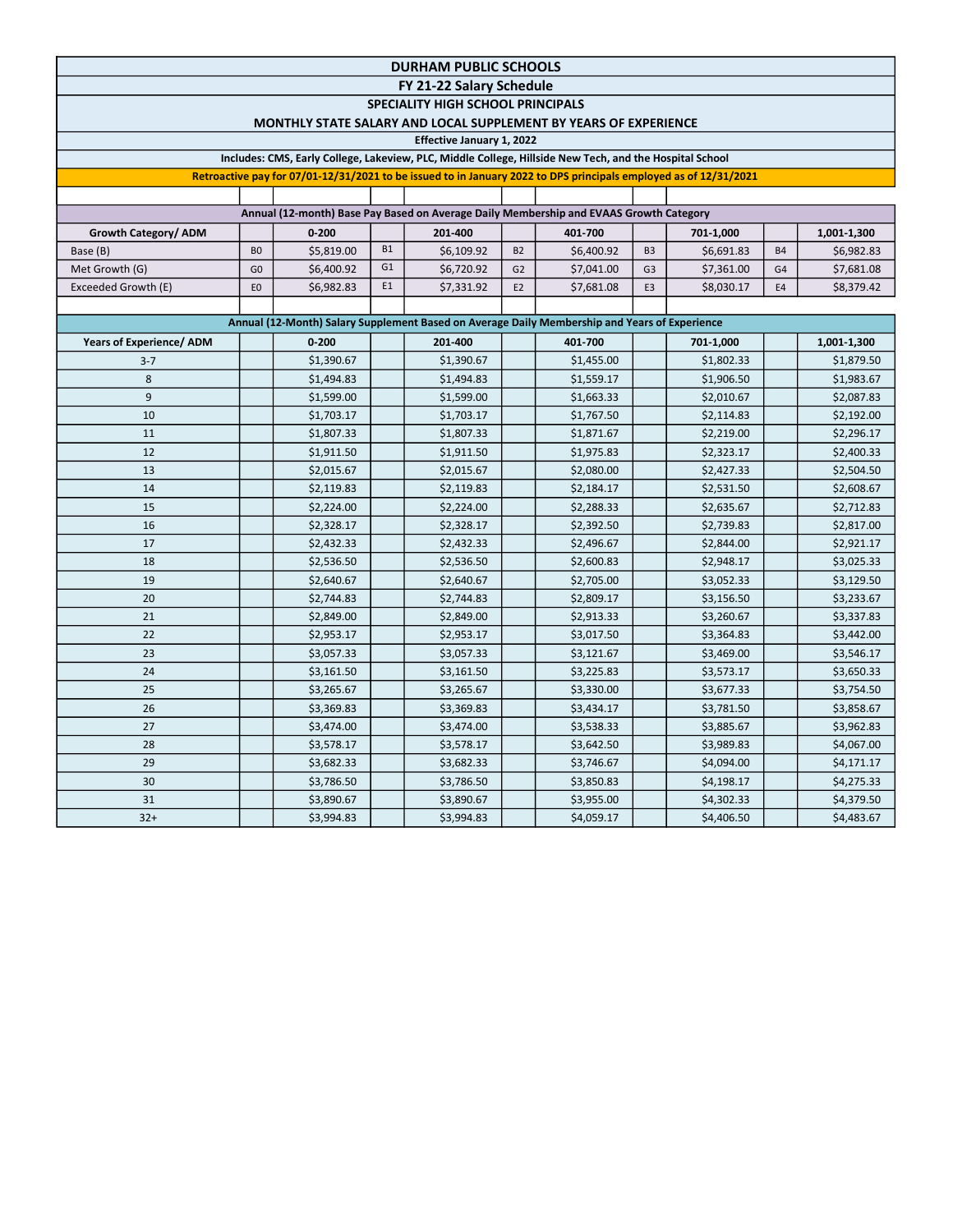| <b>DURHAM PUBLIC SCHOOLS</b>                                                                                     |                |             |                |             |                |             |                |             |                |              |  |  |
|------------------------------------------------------------------------------------------------------------------|----------------|-------------|----------------|-------------|----------------|-------------|----------------|-------------|----------------|--------------|--|--|
| FY 21-22 Salary Schedule                                                                                         |                |             |                |             |                |             |                |             |                |              |  |  |
| <b>TRADITIONAL HIGH SCHOOL PRINCIPALS</b>                                                                        |                |             |                |             |                |             |                |             |                |              |  |  |
| ANNUAL STATE SALARY AND LOCAL SUPPLEMENT BY YEARS OF EXPERIENCE<br>Effective January 1, 2022                     |                |             |                |             |                |             |                |             |                |              |  |  |
| Includes: DSA, Hillside, Jordan, Northern, Riverside, SCS, and Southern                                          |                |             |                |             |                |             |                |             |                |              |  |  |
|                                                                                                                  |                |             |                |             |                |             |                |             |                |              |  |  |
| Retroactive pay for 07/01-12/31/2021 to be issued to in January 2022 to DPS principals employed as of 12/31/2021 |                |             |                |             |                |             |                |             |                |              |  |  |
| Annual (12-month) Base Pay Based on Average Daily Membership and EVAAS Growth Category                           |                |             |                |             |                |             |                |             |                |              |  |  |
| Growth Category/ ADM                                                                                             |                | 401-700     |                | 701-1,000   |                | 1,001-1,300 |                | 1,301-1,600 |                | $1,601+$     |  |  |
| Base (B)                                                                                                         | <b>B2</b>      | \$69,828.00 | B <sub>3</sub> | \$73,319.00 | <b>B4</b>      | \$76,811.00 | <b>B4</b>      | \$80,302.00 | <b>B5</b>      | \$83,794.00  |  |  |
| Met Growth (G)                                                                                                   | G <sub>2</sub> | \$76,811.00 | G <sub>3</sub> | \$80,651.00 | G <sub>4</sub> | \$84,492.00 | G <sub>4</sub> | \$88,332.00 | G <sub>5</sub> | \$92,173.00  |  |  |
| Exceeded Growth (E)                                                                                              | E <sub>2</sub> | \$83,794.00 | E3             | \$87,983.00 | E4             | \$92,173.00 | E4             | \$96,362.00 | E5             | \$100,553.00 |  |  |
|                                                                                                                  |                |             |                |             |                |             |                |             |                |              |  |  |
| Annual (12-Month) Salary Supplement Based on Average Daily Membership and Years of Experience                    |                |             |                |             |                |             |                |             |                |              |  |  |
| <b>Years of Experience/ ADM</b>                                                                                  |                | 401-700     |                | 701-1,000   |                | 1,001-1,300 |                | 1,301-1,600 |                | $1,601+$     |  |  |
| $3 - 7$                                                                                                          |                | \$24,194.00 |                | \$25,274.00 |                | \$29,906.00 |                | \$31,140.00 |                | \$31,140.00  |  |  |
| 8                                                                                                                |                | \$25,694.00 |                | \$26,774.00 |                | \$31,406.00 |                | \$32,640.00 |                | \$32,640.00  |  |  |
| 9                                                                                                                |                | \$27,194.00 |                | \$28,274.00 |                | \$32,906.00 |                | \$34,140.00 |                | \$34,140.00  |  |  |
| 10                                                                                                               |                | \$28,694.00 |                | \$29,774.00 |                | \$34,406.00 |                | \$35,640.00 |                | \$35,640.00  |  |  |
| 11                                                                                                               |                | \$30,194.00 |                | \$31,274.00 |                | \$35,906.00 |                | \$37,140.00 |                | \$37,140.00  |  |  |
| 12                                                                                                               |                | \$31,694.00 |                | \$32,774.00 |                | \$37,406.00 |                | \$38,640.00 |                | \$38,640.00  |  |  |
| 13                                                                                                               |                | \$33,194.00 |                | \$34,274.00 |                | \$38,906.00 |                | \$40,140.00 |                | \$40,140.00  |  |  |
| 14                                                                                                               |                | \$34,694.00 |                | \$35,774.00 |                | \$40,406.00 |                | \$41,640.00 |                | \$41,640.00  |  |  |
| 15                                                                                                               |                | \$36,194.00 |                | \$37,274.00 |                | \$41,906.00 |                | \$43,140.00 |                | \$43,140.00  |  |  |
| 16                                                                                                               |                | \$37,694.00 |                | \$38,774.00 |                | \$43,406.00 |                | \$44,640.00 |                | \$44,640.00  |  |  |
| 17                                                                                                               |                | \$39,194.00 |                | \$40,274.00 |                | \$44,906.00 |                | \$46,140.00 |                | \$46,140.00  |  |  |
| 18                                                                                                               |                | \$40,694.00 |                | \$41,774.00 |                | \$46,406.00 |                | \$47,640.00 |                | \$47,640.00  |  |  |
| 19                                                                                                               |                | \$42,194.00 |                | \$43,274.00 |                | \$47,906.00 |                | \$49,140.00 |                | \$49,140.00  |  |  |
| 20                                                                                                               |                | \$43,694.00 |                | \$44,774.00 |                | \$49,406.00 |                | \$50,640.00 |                | \$50,640.00  |  |  |
| 21                                                                                                               |                | \$45,194.00 |                | \$46,274.00 |                | \$50,906.00 |                | \$52,140.00 |                | \$52,140.00  |  |  |
| 22                                                                                                               |                | \$46,694.00 |                | \$47,774.00 |                | \$52,406.00 |                | \$53,640.00 |                | \$53,640.00  |  |  |
| 23                                                                                                               |                | \$48,194.00 |                | \$49,274.00 |                | \$53,906.00 |                | \$55,140.00 |                | \$55,140.00  |  |  |
| 24                                                                                                               |                | \$49,694.00 |                | \$50,774.00 |                | \$55,406.00 |                | \$56,640.00 |                | \$56,640.00  |  |  |
| 25                                                                                                               |                | \$51,194.00 |                | \$52,274.00 |                | \$56,906.00 |                | \$58,140.00 |                | \$58,140.00  |  |  |
| 26                                                                                                               |                | \$52,694.00 |                | \$53,774.00 |                | \$58,406.00 |                | \$59,640.00 |                | \$59,640.00  |  |  |
| 27                                                                                                               |                | \$54,194.00 |                | \$55,274.00 |                | \$59,906.00 |                | \$61,140.00 |                | \$61,140.00  |  |  |
| 28                                                                                                               |                | \$55,694.00 |                | \$56,774.00 |                | \$61,406.00 |                | \$62,640.00 |                | \$62,640.00  |  |  |
| 29                                                                                                               |                | \$57,194.00 |                | \$58,274.00 |                | \$62,906.00 |                | \$64,140.00 |                | \$64,140.00  |  |  |
| 30                                                                                                               |                | \$58,694.00 |                | \$59,774.00 |                | \$64,406.00 |                | \$65,640.00 |                | \$65,640.00  |  |  |
| 31                                                                                                               |                | \$60,194.00 |                | \$61,274.00 |                | \$65,906.00 |                | \$67,140.00 |                | \$67,140.00  |  |  |
| $32+$                                                                                                            |                | \$61,694.00 |                | \$62,774.00 |                | \$67,406.00 |                | \$68,640.00 |                | \$68,640.00  |  |  |